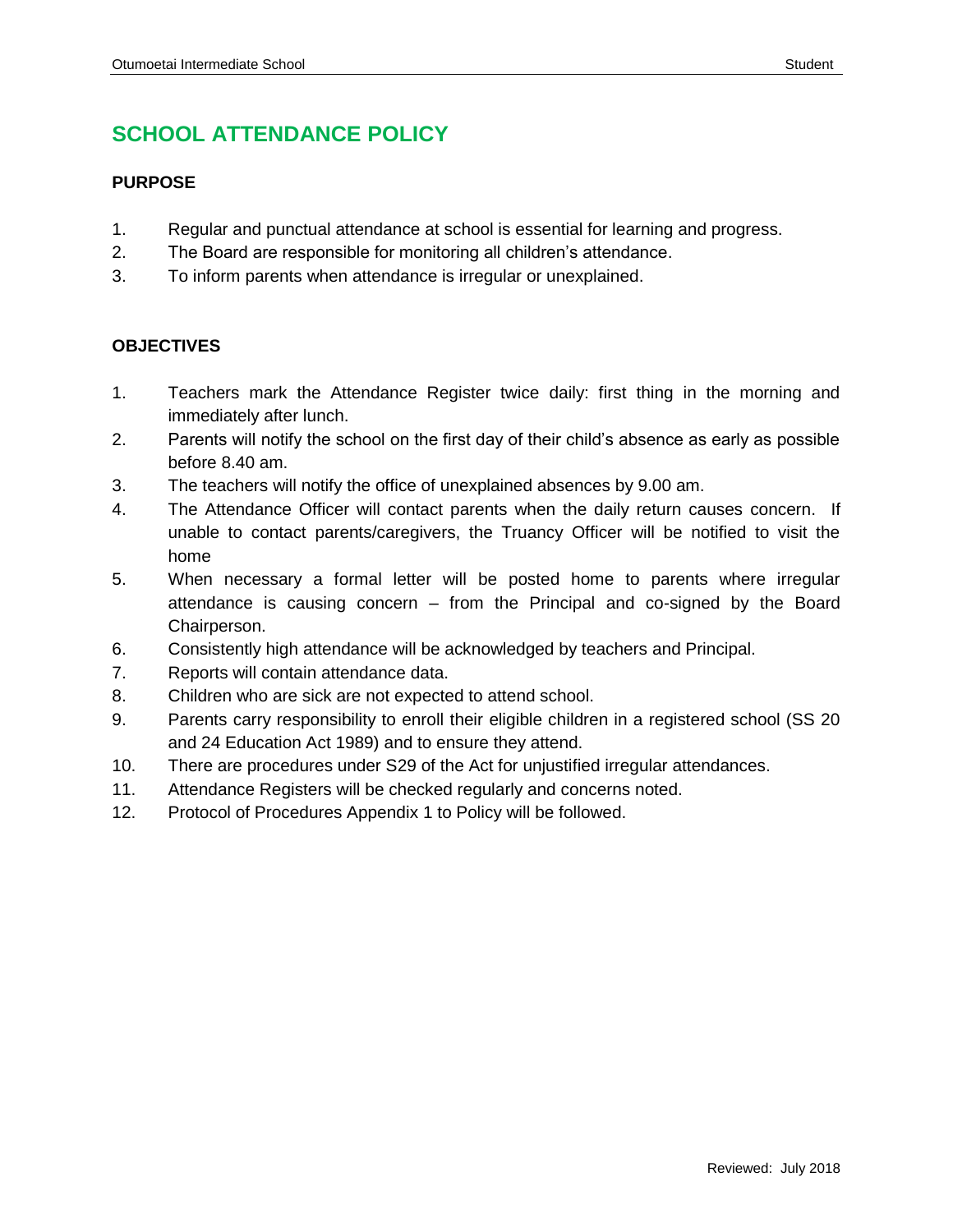## **BEING POSITIVE ABOUT CHILDREN ATTENDING SCHOOL**

#### **Parent/Caregiver's Role**

Parents are EXPECTED to notify the school whenever their child/ren will be absent. This can be done by:

- A phone call;
- A note delivered by a sibling or another child;
- Call at the school personally.

#### **School's Role**

Teachers note on e-tap the names of children who are not present during the roll call.

Children who are LATE for school and thus miss the roll call DO NOT go directly to their class. The latecomers MUST report directly to the resource room to sign in on the late sheet.

A text message/email is sent to all students who are marked absent but not accounted for. If no response has been received, the Attendance Officer will phone the parent/caregiver. Truancy will be contacted when the school is unable to make contact to follow up absences.

#### **Truancy Service Role**

- Responds to the school requests
- Visit homes to check on unaccounted children. If a child IS at home, remind parents of their responsibility to advise the school (school is concerned for the safety of the child). If child NOT home, leave a card with a note.
- Reports back to the school via a phone call.

## **EACH SCHOOL WILL HAVE THEIR OWN ATTENDANCE POLICY.**

**THE TRUANCY SERVICE** is the school's authorised agents as Attendance Officers.

#### **RELEVANT SECTIONS OF THE TRUANCY ACT 1989**

- 24. Penalty for failure to enroll:
	- (1) Where a parent of a person required by this Act to be enrolled at a registered school fails or refuses to ensure that the person is enrolled at a registered school, the parent commits an offence and is liable on summary conviction to a fine not exceeding \$1,000.00.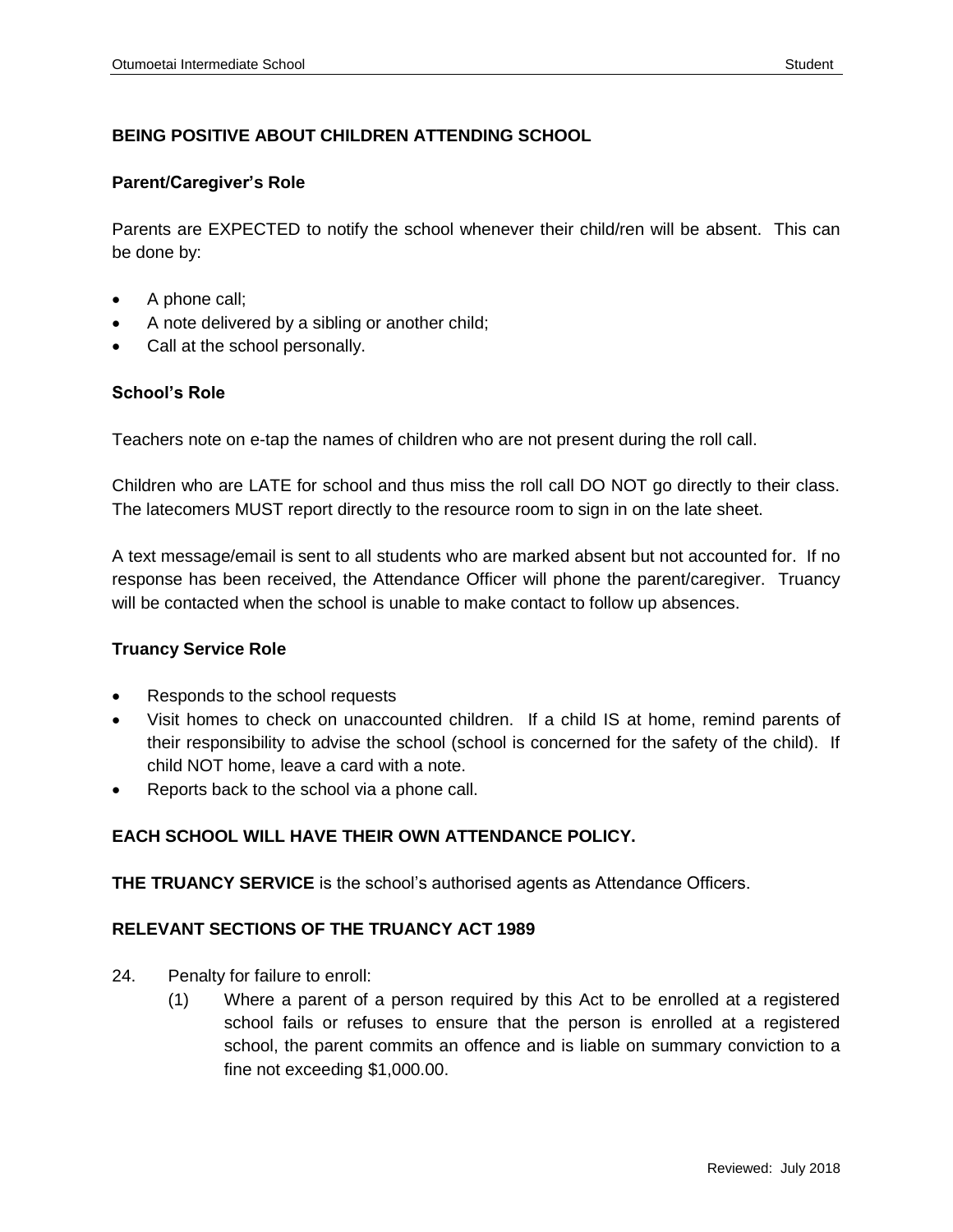- (2) The payment of a fine in respect of a conviction for an offence against subsection (1) of this section is not a bar to proceedings for further such offence. CF 1964, No 135, s 116.
- 29 Penalty for irregular attendance:
	- (1) Every parent of a person who:
		- (a) While enrolled at a registered school, does not attend as provided in Section 24 of this Act; or
		- (b) While enrolled at a correspondence school, does not do the work of the course in which the student is enrolled

Commits an offence and is liable on summary conviction to a fine not exceeding an amount calculated at the rate of \$15.00 for every school day for which the offence has occurred.

- (2) Notwithstanding subsection (1) of this section, a fine imposed for an offence against that subsection shall not exceed \$150.00 for a first offence against the subsection (or section 120 (1) of the Education Act 1964) or \$400.00 for a second or subsequent offence.
- (3) The imposition of a penalty under this section does not affect or restrict the operation of any provision of the Child, Young Persons and Their Families Act 1989, cf 1964, No 135, ss119 (2), 120.
- 31 Ensuring attendance of students:
	- (1) Any Board may appoint any person to be an Attendance Officer for the schools or institutions it administers.
	- (2) A person may be appointed an Attendance Officer by two or more Boards.
	- (3) Every Board shall, by any means it thinks appropriate, take all reasonable steps to ensure the attendance of students enrolled at its school or schools (or institution or institutions).
	- (4) An Attendance Officer, on producing a distinctive badge or other evidence of appointment, or a member of the Police may, at any time, detain any person who appears to have turned 6 and not to have turned 16 and who is not then at school, and question the person as to the person's name, address, the school (if any) at which the person is enrolled and the reason for the person's absence from school.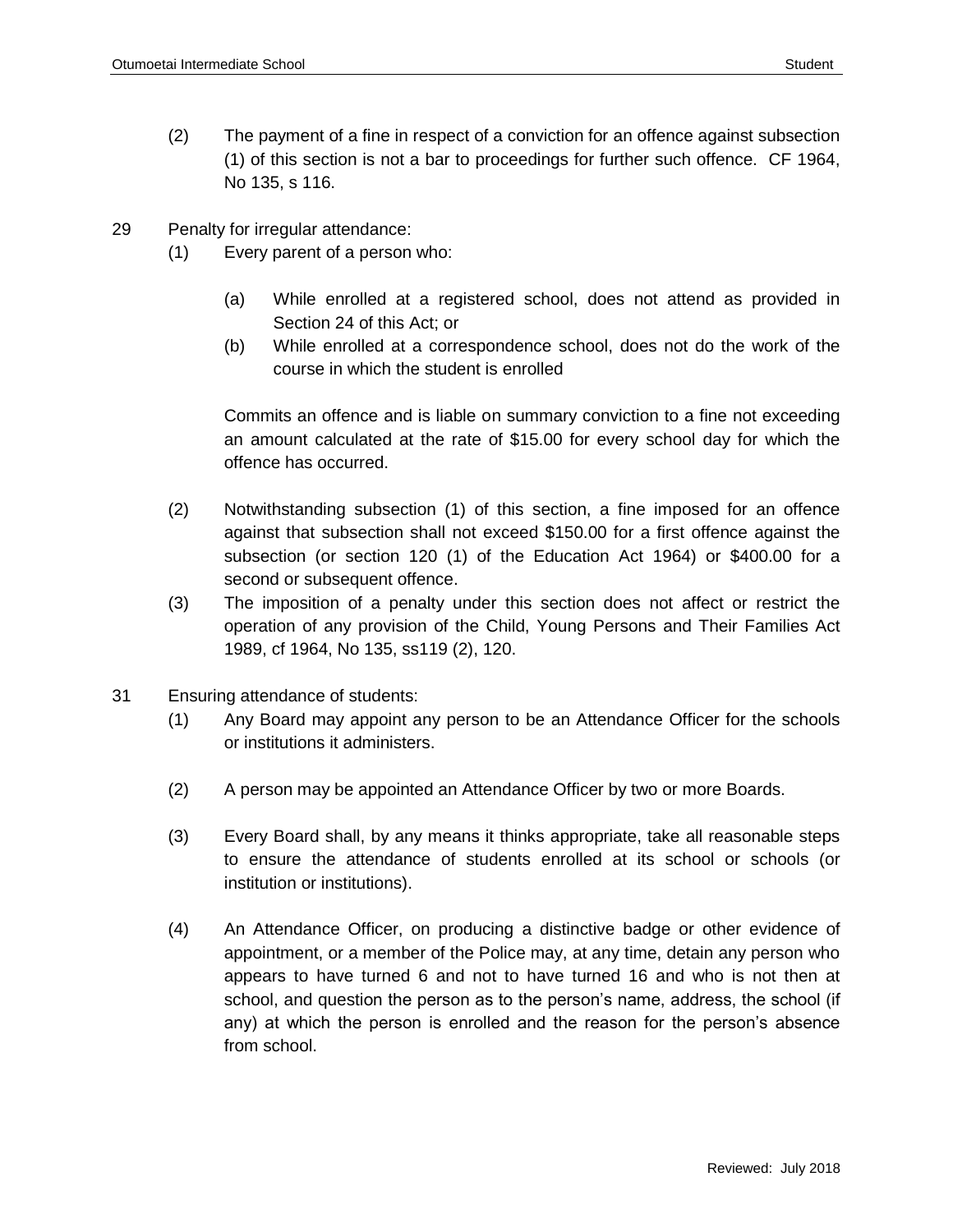- (5) If not satisfied by the person's answers that the person has a good reason for not being at school, the Attendance Officer or member of the Police -
	- (a) May take the person to the person's home or to the school at which the Officer thinks the person is enrolled:
	- (b) Repealed by s7 Education Amendment Act (no 4) 1991 (1991 No 136).
- (6) A person who, after an Attendance Officer has produced evidence of appointment, obstructs or interferes with the Officer in the exercise of powers under this section, commits an offence and is liable on summary conviction to a fine not exceeding \$1,000.00.
- (7) Any Attendance Officer, a Principal, or any person appointed by the Board for the purpose may lay information, conduct prosecutions, and take any other proceedings, under this part of this Act.
- (8) A certificate sealed by a Board showing that a person named in it is appointed for any purpose under this section is sufficient evidence of the matters specified in the certificate; and the authenticity of, on validity of the affixing of, a Board's seal shall not in any proceedings under this part of this Act be inquired into or disputed. Cf 1964, No 135 s 123.

Subsection (4) has been amended, as from 1/1/93, by a s 5(2) Education Amendment Act (No 4) 1991 (1991 No 136) by substituting the expression "16" for the expression "15". It would appear that the expression "5" (indicated in italics) should have been amended to read "6" although there has been no formal amendment to the effect.

## **STEPS TO BE TAKEN BEFORE REFERRAL**

- 1. Attendance Register marked by the teacher.
- 2. Absences documented and returned to Attendance Officer.
- 3. Attendance Officer contacts families or emergency contact.
- 4. If no explanation or contact made the Truancy Services is engaged to make home contact.
- 5. Truancy Services report back to school on outcome of visit.

If parents have made no contact and irregular attendance still occurs, the following steps may be taken by the school:

- 1. Letter home.
- 2. Second letter home with computer printout of absences (DP/Principal). Parents invited to attend interview at school.
- 3. Third letter from Principal.